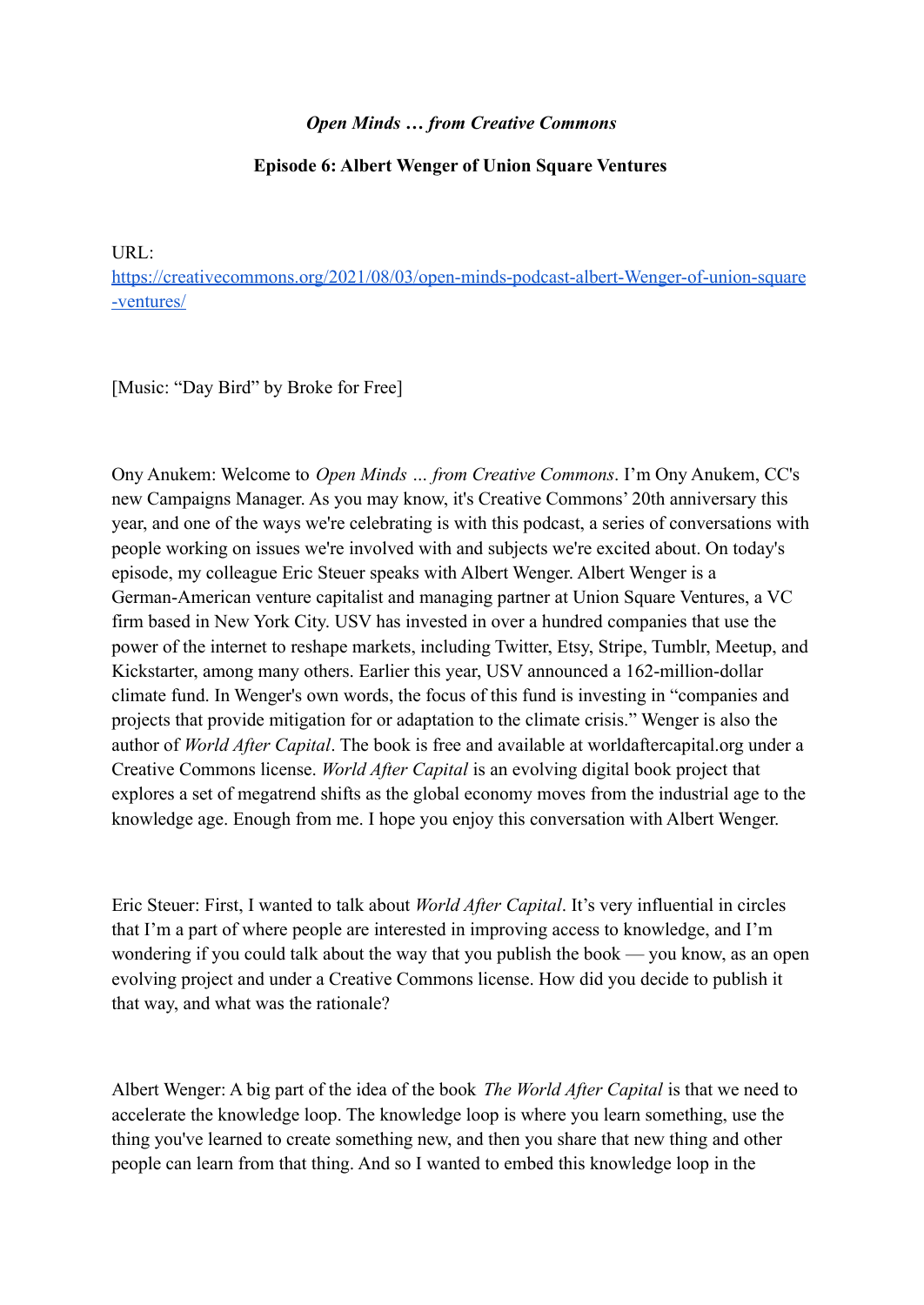creation of the book itself, and it started with my publishing some of the ideas on my blog and then eventually moving over to a dedicated website and having that website backed by GitHub, and so all my changes are tracked there, and so people can see how the book has evolved. It also allows for people to make what's called a pull request, and people often make pull requests to fix small things like typos or to, you know, fix some grammar, and then I can simply merge those into the document.

Eric Steuer: And then in terms of things that are not small, like grammar changes, but more like ideas or new information, have there been examples of that sort of thing coming your way in this process, and how have you incorporated it?

Albert Wenger: Absolutely. People have made many contributions by writing to me. You know, there's an email address on the website, and people send me long emails saying, you know, "I think you're wrong about this," or, "Have you thought about it this way?" I mean, I just made a recent change onto the privacy section based on some feedback I had received over email, and I checked that in, and you can see what change I made. So yes, absolutely. It's not just the small changes. Those happen by a pull request, but large idea changes have also occurred over time, and they've been the result of feedback that I've received from early readers.

Eric Steuer: And then do you see a version of it where it's actually completed, or is it sort of perpetually?

Albert Wenger: Yeah, that's a great question. I know I am approaching a place where I sort of feel like I will make a print version available. You know, you can download a PDF today and print it if you want to, but I would like a nicely typeset print version, and I think that will happen actually this summer, so I'm pretty excited.

Eric Steuer: Shifting gears a little bit, Union Square Ventures is a firm that uses what you call a thesis-driven approach to investment, and I think there's some self-explanatory nature to that phrase, but I do wonder if you could explain what that means and how it's different from the way others might approach investment.

Albert Wenger: Yeah, so there are many ways of being successful in the venture capital business. You know, you could be very focused on momentum. You could be very focused on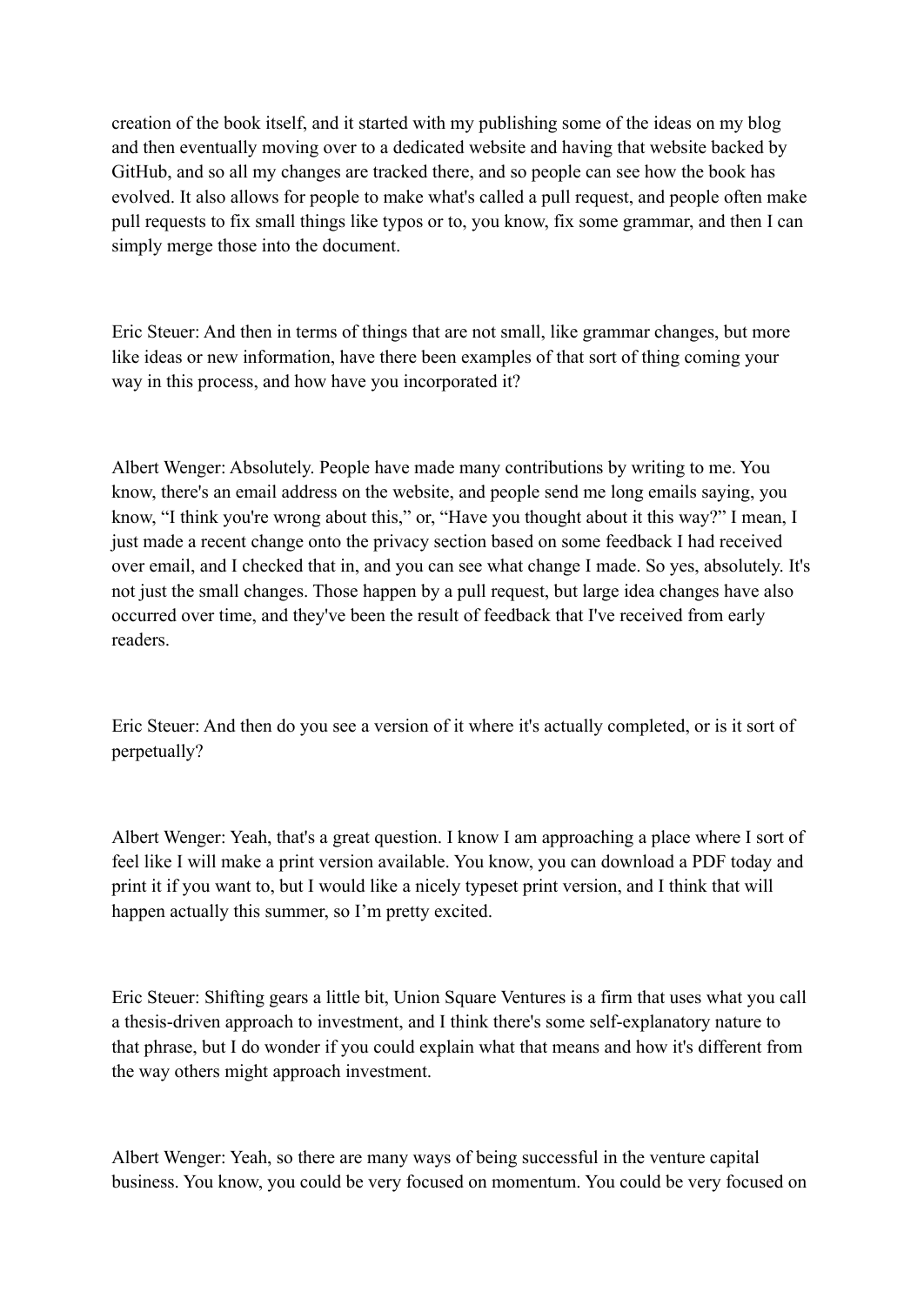just generating the most deal flow possible and our approach is a little bit more idea-driven, so we try and have ideas that we develop. Obviously, we don't develop them in a vacuum. We develop them through reading things and through conversations, and then we put these ideas out there, and then we interact with entrepreneurs and those interactions help us refine those ideas, and we have a core fund thesis, which is that we invest in broadening access to knowledge, capital, and well-being, and then we have a separate fund, the Climate Fund, that has a climate thesis, which is that we invest in companies and projects that help mitigate or adapt to the climate crisis.

Eric Steuer: So I've been very interested in your work in writing and thinking about climate, so more about the Climate Fund, you know, what is it and how does it work, and to the average person that might be interested in knowing what's happening in this sector in terms of what venture capital firms are doing?

Albert Wenger: Well, a good starting point is that most people are still misinformed about the climate crisis. They do not understand how imminent and how severe it is, that we are in fact in the climate crisis, that's not a future event, and that its severity has been underemphasized and misunderstood by most people. So I think that's a good starting point. The second point is that this is all about greenhouse gases in the atmosphere, and so we are extremely focused on, how can we emit fewer greenhouse gases going forward, and how can we take some of the ones that are already up there and bring them back down? Those things are all technologically feasible, and it is just a question of taking technologies that we already have and deploying them more broadly and then taking some other technologies that are sort of in the infancy and kind of getting them to completion. So let me give examples of both of these. Electric cars, we know how to build them. We just need a lot more of them, and so we need to make it cheaper, more affordable for people to buy electric cars, and that will happen in different ways. That will happen through more electric car companies competing with each other, but that might also happen through companies that develop retrofit solutions for existing cars, so you can take an existing car and convert it. On the other end, on the solutions that we sort of know but we need to really develop more, are things like how can we grow more biomass faster? When we grow biomass very rapidly, that is all carbon that comes down from the atmosphere, and so people are working, for example, on growing algae (or, if you're British, "algae," I suppose) and growing those, you know, more rapidly because that's all carbon from the atmosphere. So there's a lot of different things. There's not a single, "Just do this one thing and you've solved the climate crisis." In fact, it will require change, systemic changes, to pretty much all aspects of, you know, industry, home heating, the food supply chain, etc. Almost every aspect of what we do today is tied in one way or another to greenhouse gas emissions or the potential of [drawing those greenhouse gas emissions 07:27].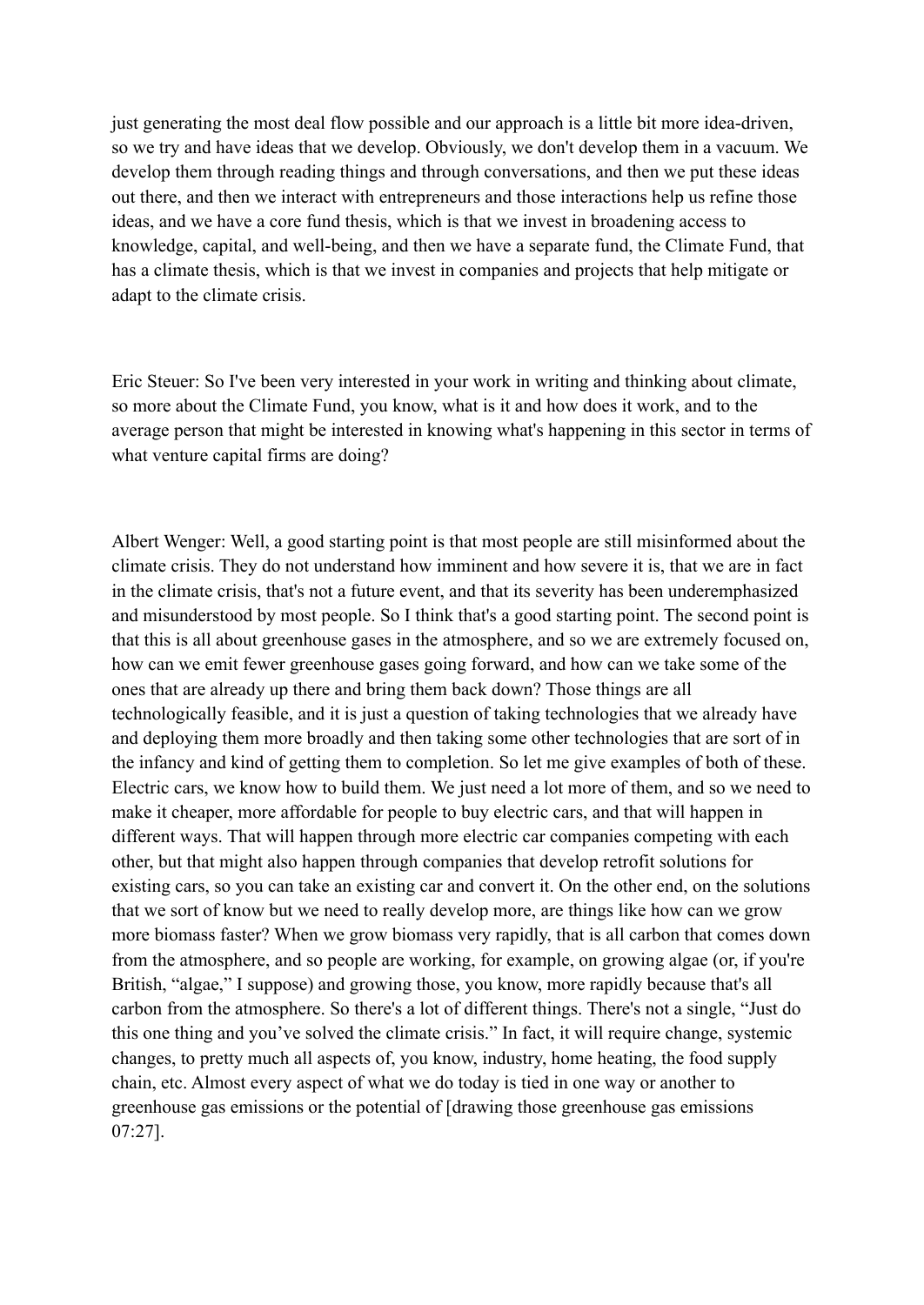Eric Steuer: You mentioned that people are, there's a lot of misinformed people out there, there's a lot of misinformation out there, and I'm trying to think of the right way to approach this question, but I wonder if you have any thoughts about how.

Albert Wenger: Well, so yeah, one thing I often do is, I ask people whether they understand what a greenhouse gas is. Sometimes they do, sometimes they don't, but generally I will still explain it, which is it's like your car, you know, on a 70 or 80-degree day, it can get to be 110, 120, 130 degrees in your car. How is that possible? Well, it's because sunlight can come in and it can heat up the inside of your car, and then that heat can't actually escape, so it just keeps building up and building up and building up, and that's the glass of the car that makes that possible, makes it possible for the sunlight to come in. And effectively, we're doing the same to our atmosphere. We're turning our atmosphere sort of into glass in the sense that these greenhouse gases, they let sunlight come in, but then the heat, when the heat tries to escape into space, the heat stays trapped in the earth's atmospheric system, and so once people understand that, I tend to ask them a question which I tend to get them to try and estimate how much heat that is, how much extra heat we're trapping. And I usually ask them to estimate this in terms of the number of Hiroshima-sized nuclear bombs, you know. Do you think this extra heat that we're trapping because of greenhouse gases, "Do you think it's one nuclear bomb per year, one per month, one per day, one per hour, one per minute," and just let people sit with that for a moment. And, you know, many people will say, "Well, it might be something like," whatever, you know, "one per hour or one per day," and then I tell them that it's four per second, like every second of every day, the amount of extra heat that we're trapping in the earth's atmospheric system is four Hiroshima-sized nuclear bombs. And I call it the sort of alien invasion analogy. Like if you had space aliens and large spaceships hovering in orbit above earth dropping four Hiroshima-sized nuclear bombs into your atmosphere every second, we would draw exactly one conclusion, which is, they're here to kill us all. Right? Except that it's not aliens. It's ourselves, and it's not these bright shiny explosions. It's just all the molecules in the atmosphere, and especially the molecules in the oceans wiggling a little harder. Because the next thing people often ask, "Well, if it's so bad, like, why isn't it so much worse already?" And the answer is because 90-plus-percent of that heat has gone into the oceans, so we haven't really felt the most dramatic impacts yet because the oceans in a way have protected us by heating up, but that energy is there, and it gets released in certain events. Those events are, for instance, hurricanes and typhoons which draw the energy from the water. That's why they've been growing so much stronger.

Eric Steuer: And have you thought much at all about the ways that access to information and the openness of the internet and the way that everyone can kind of contribute ideas, how, obviously, there are so many upsides to that, but there are also these downsides in terms of misinformation traveling so fast, you know. Just, you're talking about very specific facts, but there's, you know, broadly just these notions that kind of masquerade as ideas that are pretty prevalent that may not have taken hold in the same way if the internet worked differently.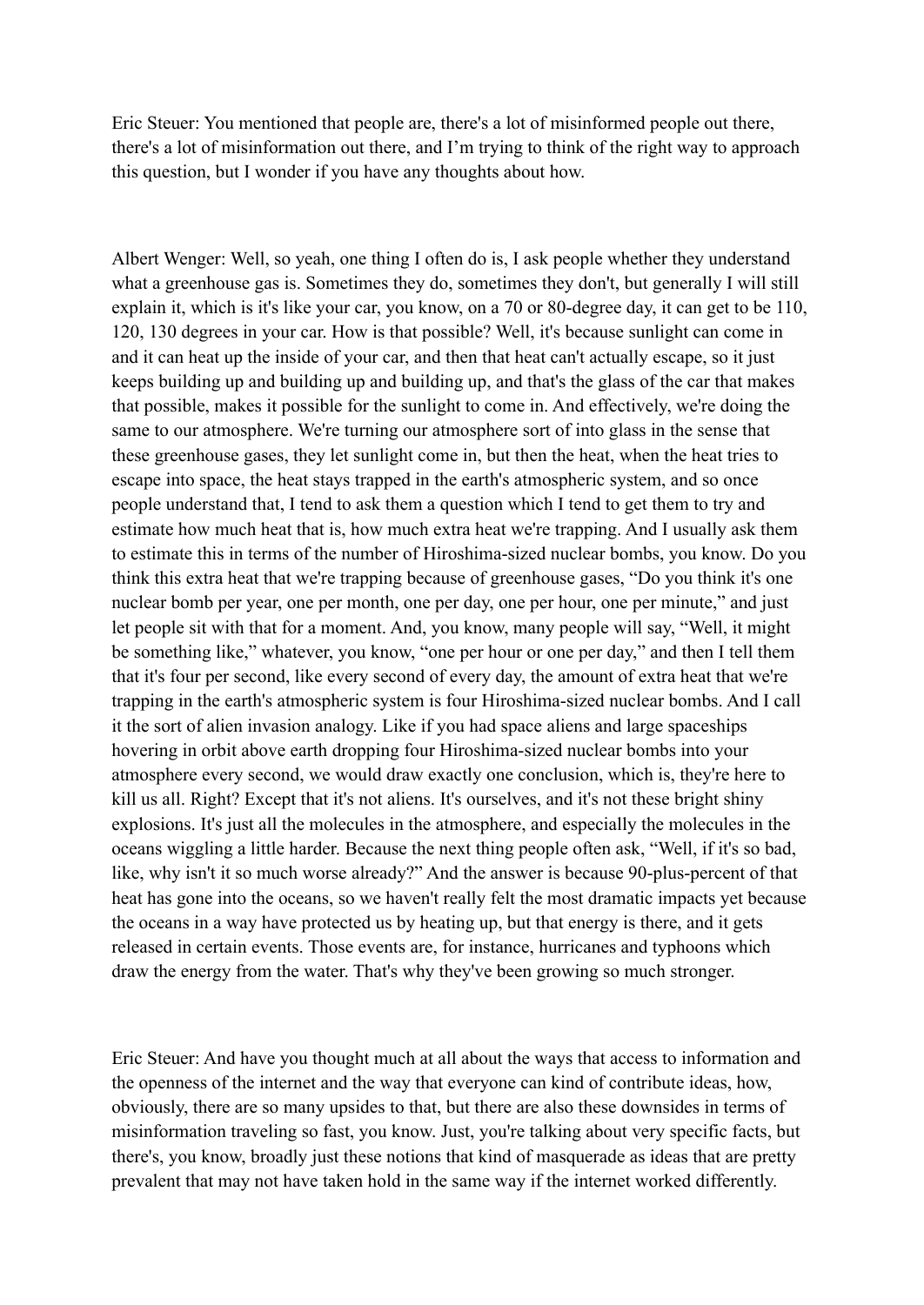Albert Wenger: Yeah, I recommend that people read Martin Gurri's *The Revolt of The Public*. I don't agree with everything in the book, but I think it's a very thought-provoking and important book. I do believe that, you know, for a long time, we had a relatively small set of media that was able to control the narrative, and arguably (and this is a point that Gurri makes in the book), that media has failed us on fairly important topics, and as a result it has less authority today than it used to have, and politicians and also scientists have lost authority in part because they've overclaimed their knowledge in part, because sometimes they've leaned into things that were wrong and that were subsequently exposed as wrong, and when you now have a mass medium like the internet that is truly accessible to anybody and lets all ideas bubble up — including potentially very bad ideas — authority becomes very important, and investing in rebuilding authority is difficult. And, you know, even within the climate world of climate scientists not wanting to release the data, now, I think they came from a good place. They were like, "We don't want the deniers somehow misrepresenting our data," but it actually just fuels the denial cycle. Right? Because some people are like, "Look, they didn't give the data out. Something must be wrong." And so I think that there isn't an easy answer, there isn't a silver bullet to fixing the authority problem, but a starting point is acknowledging that at varying times, the existing institutions have overclaimed and have been wrong and then have failed to admit that they were wrong and just gone on. And I think that it's hard to have authority when you are caught being wrong and then not even acknowledging that you were wrong. And the coronavirus crisis offers many good examples of this. I mean, early on, the World Health Organization and the CDC were like, "No masks. No, masks are bad. Don't bother with masks," when kind of it was sort of already clear that there was a bunch of evidence that this might be airborne. And so, you know, one shouldn't be surprised that a subsequent, you know, 180-degree reversal by the authorities doesn't exactly help with instilling confidence in the narrative. So in my mind, a better approach — whether it's in COVID or climate — is to sort of say, "Look, here's some things that we don't know. Here's some things we're speculating about. Here's some things we are afraid of. Here's the data that we're working with this." You know, like we could have said early on, "We're not sure whether the masks are going to work or not, but actually, it seems very little downside, so why don't we try masks?" You know, and then that might have been a much better approach, and I think the same is true for climate. You know, I think if we didn't approach it and say, you know, "This is like definitively this way or another, and this is the only solution," or that… Like, within the people who want to solve the climate crisis, you know, there are huge rifts between people who are like, "Renewables only," and then other people are like, "Nuclear only," and to me it's sort of like, well, we don't really know. You know, we've made huge progress on renewables, incredible progress in renewables. Well, that probably means we should be doing more renewables, but does that mean we should do no nuclear? It doesn't feel like… Conversely, the people like, "It's got to be all nuclear, and renewables aren't working," there's not a lot of evidence for that either, so I just feel like we were more honest about what the level of evidence have, why we're making certain conclusions. I believe that's a part — it's not the only thing, but it's a part of rebuilding authority, genuine authority, in a world where false narratives are easily exposed as false.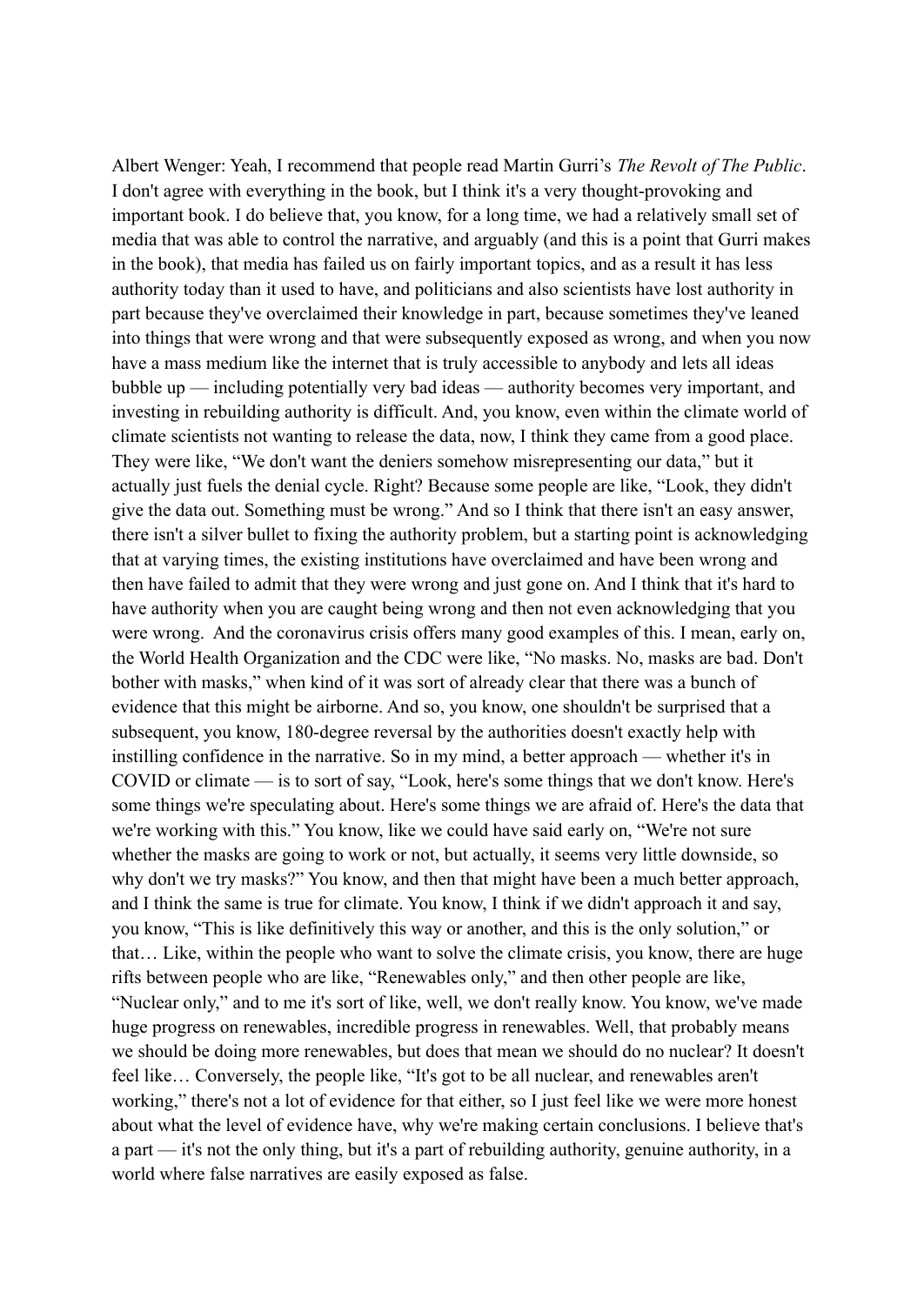Eric Steuer: Yeah, I heard someone describe the authority problem recently as being, at least in one example, that scientists or policy-makers will say, "Trust the science," but often what they actually mean is, "Trust the scientists," these people especially that are out there developing these kind of personalities around themselves, and they have a vested stake in being right and providing leadership, but they're not talking about trusting the science. They're talking about investing in "me as a person."

Albert Wenger: Yes, and that gets you dangerously close to, back to religion right. I mean, some people refer to this as scientism as opposed to science, and I think that's a spot on criticism. We don't want to elevate a new priestly caste, you know. We want to have the fallibility of the scientific process. We want to have the, "Here's what I'm basing this on. Here's my level of confidence. This may be wrong. Here's why it could be wrong," the kind of things we don't hear very often. And so yes, it's important to get back to science and fallibility and move away from, "Trust me; I'm a scientist."

Eric Steuer: You mentioned that the fund differentiates between mitigation for and adaptation to the climate crisis, and most efforts seem focused on mitigation, but you explicitly call it adaptation, so in broad strokes, what are you hoping to see in terms of ideas on the adaptation front?

Albert Wenger: Well, there's a couple of areas that we will need adaptation in. One is, it's already getting hotter in many parts of the world. So I grew up in a part of Germany where, call it, a 95-degree day was like considered a hot day when I was growing up. They routinely have 110-degree weeks, and I keep trying to convince my parents that they should get an air conditioner every year. Like, "It's not so bad," and then we hit summer and they're like, "Oh, it's terrible. It's like so hot." [laughs] So…

Eric Steuer: Yeah, when I grew up, if it was 95, we just, we wouldn't go to school, like…

Albert Wenger: Yeah, exactly. Exactly, and it's weird to me how people have forgotten this. We would literally get out of school at 95, and now it's 110 degrees for a week at a time or two weeks, so there's some weird like cognitive dissonance or decay that takes place here that I don't fully understand. So one part of adaptation is, we're going to need more air conditioning for more people, and of course, we need to do that right because air conditioning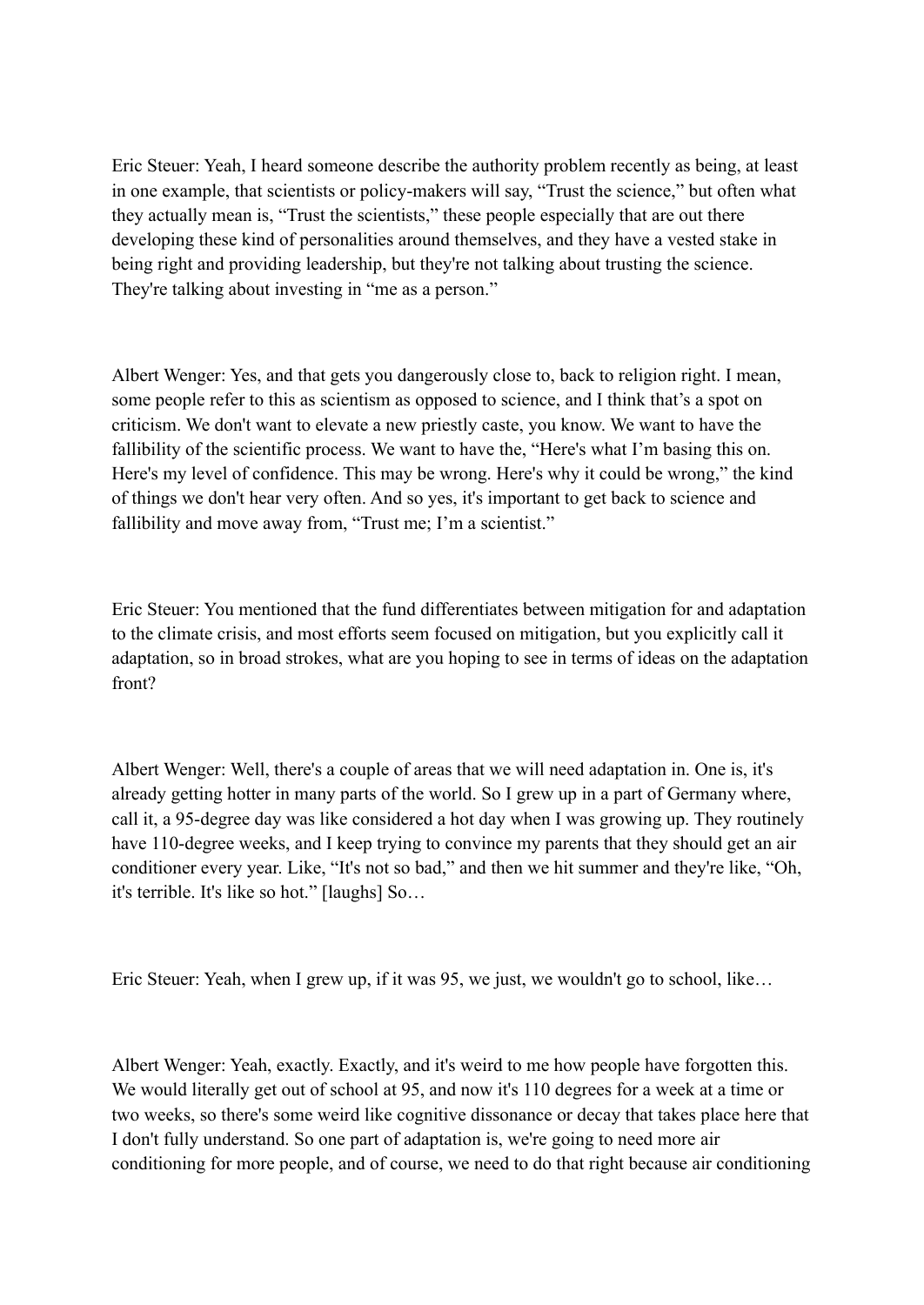draws a lot of electricity, and it also uses refrigerants that if you use the wrong one and they leak, they actually contribute significantly to the greenhouse gases. So that's one type of adaptation. Another is, people don't think enough about the safety of our food supply because it's just food… You go to the supermarket and food shows up. I mean, people start thinking about it when you get something like the pandemic and suddenly the shelves are empty, but, you know, pretty quickly the shelves were refilled and, you know, there wasn't like some sort of mass starvation event that occurred, but our food supply is not as safe as we'd like to believe, and it depends directly on the climate. You know, we need the sun to shine in the right places. We need it to rain at the right times. And so another part of adaptation is, how can we secure the food supply chain? And that involves, you know, again, not a single solution, but indoor farming is one example of a more secure supply because it's not dependent on… You know, you control the amount of light, you control the amount of water. Those are two examples of the type of adaptation that we believe will be important.

Eric Steuer: In the first post that announced the Climate Fund, you called it a, you know, it was very specifically articulated as a venture fund. I think you called it a straight-up venture fund, and that's notable because it approaches climate solutions as being an opportunity for investors and entrepreneurs in the same way that other kinds of business ventures might be. So why was that important to you to articulate that piece of it?

Albert Wenger: Well, because we didn't raise it as an ESG or triple bottom line fund, or, you know, we didn't tell our investors, you know, this, "Here's the sort of impact reporting that you're going to get." And one of the reasons is that we think that it's genuinely virtually impossible to understand impact at the stage that we tend to invest. Right? Obviously, we invest in things that we think are going to be big. I mean, otherwise, why bother, right? But how big they will actually be at the stage we invest is sort of very hard to predict, so it seems slightly silly to try and come up with precise estimates — or even any estimates, frankly of like what the carbon impact of some specific technology is. Like if the technology succeeds wildly, it might be huge, and if the company runs out of money, it might be zero, so like, I don't… What's the point of trying to sort of report on this prematurely, I would say? I always remind people when we first… We were the first investors on Twitter. When we first invested in Twitter, many people were like, "This is the silliest thing. Who wants to hear what somebody had for lunch?" And then some of the same people were like, "This is the most devastating thing because the President of the United States is ruining the world by Twitter." And so, you know, it's a great example of how some of the same people were first underestimating the impact of Twitter and then maybe later on overestimating the impact of Twitter. I think let the proof be in the pudding, and let's see what happens. Let's not spend a lot of our time in the early days trying to guess at how impactful something will be. Obviously, we're doing things because we think they'll be impactful.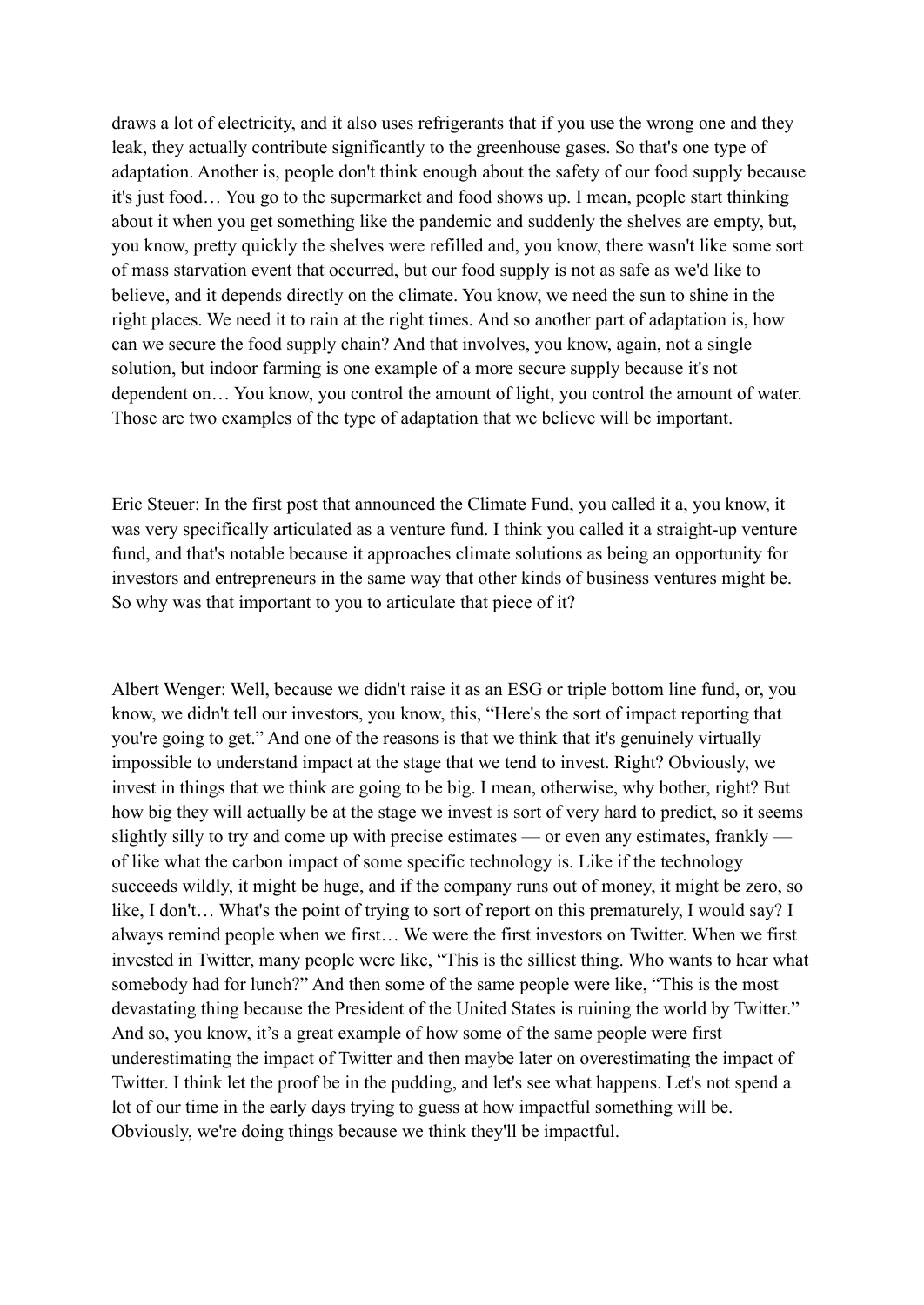Eric Steuer: And then do you see entrepreneurs as being the key drivers in solving the climate crisis, or just a component of the solution?

Albert Wenger: Well, I believe it's never just one or the other. So this isn't just a, you know, fund a bunch of entrepreneurs and everything will be fine. Government has a big role to play here in multiple forms. Government needs to fund certain types of research that are not going to get funded by the private market. Government needs to pass regulations such as banning vehicles from burning fossil fuels. You know, China, for example, went very far very quickly there. You can't get an internal combustion engine car licensed in Beijing if you try it today. Then, you know, we need to price carbon more generally. As I was saying earlier with regard to renewables versus nuclear, I think it's when you have a problem of this magnitude, it's very silly to sort of think that it's going to be solved by any one group on their own. This is the largest threat that humanity has faced basically since inception other than maybe, you know, what Sir Martin Rees, the Astronomer Royal, calls death from above. So, you know, some huge space rock hurtling at earth, and it's going to take all hands on deck to solve it.

Eric Steuer: And as we, at Creative Commons, think about how we engage as a non-profit and help develop solutions around the climate crisis, I want to know what you think about how non-profits and charitable foundations, what they can learn from the private sector and perhaps even specifically technology companies or the sort of entrepreneurs you're typically working with.

Albert Wenger: Well, I think it goes both ways. I think entrepreneurs too can learn things from certain, you know, things that foundations and non-profits do. In particular, I think when it comes to Creative Commons, understanding that the sharing of knowledge and the sharing of creative art is what lets us make progress more rapidly feels extremely important. So in this particular realm, it feels to me like companies being more open about what they're doing, why they're doing it, scientists being more open on getting research coordinated globally faster as opposed to saying, "Well, we're going to just sit on this for a while we file every single patent we can possibly think of before we publish it," I do believe it's very important that… You know, take something like nuclear fusion, which we don't yet know how to do, but if we knew how to do it, could provide us with very clean, very dense form of energy. I believe it's crucially important that companies try to collaborate, that they try to publish as much as they can on what works, what's not working, because again, yes, we want to figure this out, but we want to figure out fast, and there's a premium on speed here, so collaboration can help with that.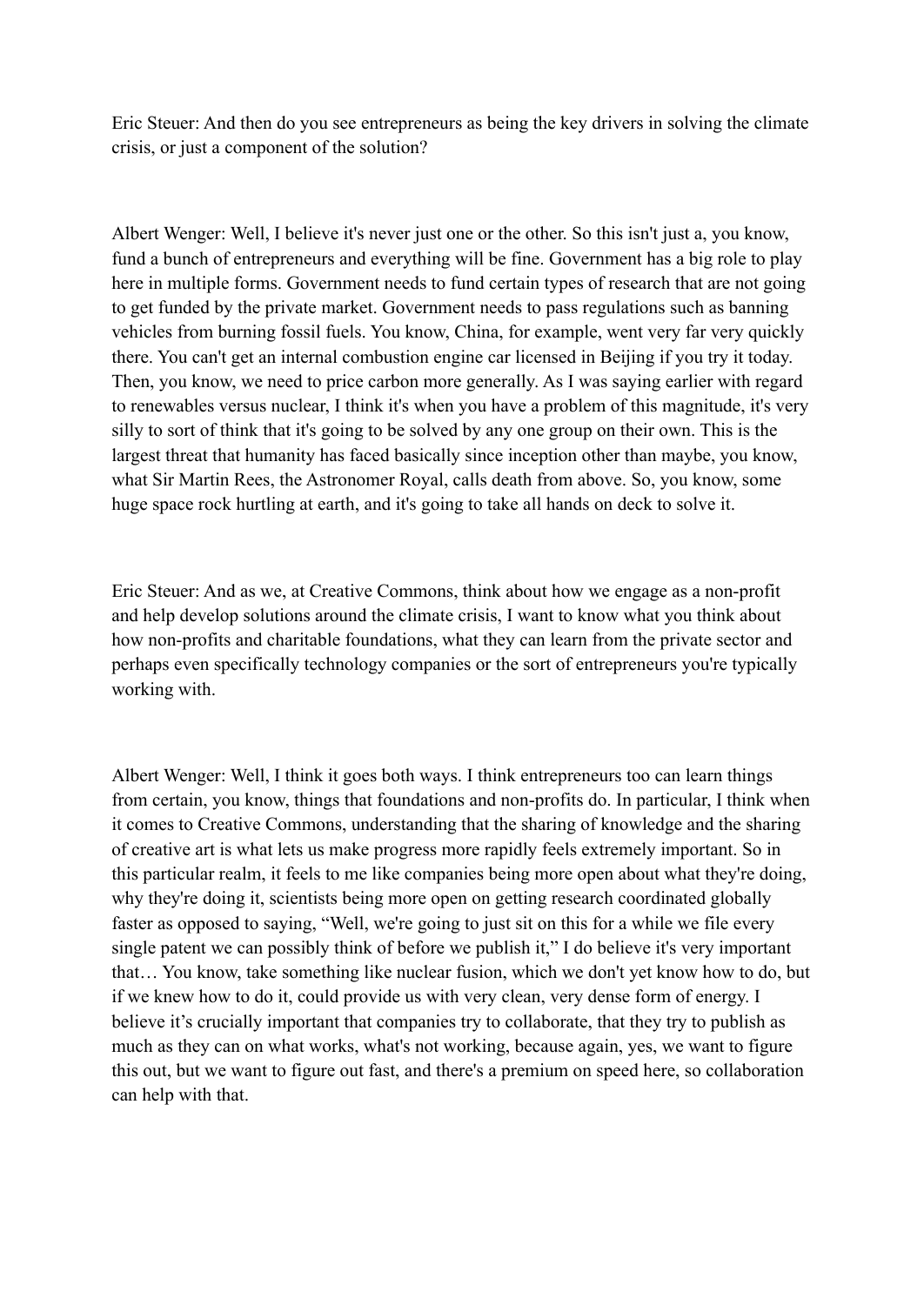Eric Steuer: Switching gears again, you mentioned the creative arts. One of the things that we're interested in exploring, just like everyone else, is the idea of unique digital assets. One of the things that our creator community has always struggled with or we've always struggled with the conversation around is, how do you make things open and freely available but also create robust business models around what you do, and I'm wondering if you have thoughts about the direction of NFTs and similar types of innovations.

Albert Wenger: Yeah, so NFTs feel like an important breakthrough when it comes to the creation and sharing of digital art by truly kind of separating the artwork itself and one's ability to view it or potentially copy it from the sort of notion of authenticity and owner… and authorship. And so this feels like an important new development. We're still in the early phases of this, but you could envision, for example, if you take music, in music historically, you know, if you sample and you include some samples, there's a very convoluted side process for how you might compensate people for this. You could envision something where the samples are actually, come with their own NFT and so it becomes very easy to keep track of which beats or rhythms you've included in your song, even to the point if all of this lives on chain eventually, where the business model is completely baked in so every time that song gets played or sold, some tiny amount of money flows back to the original creators. These are interesting ideas that are floating around, and I think they're very much worth exploring, so it feels like an exciting time when it comes to digital creations. And the beauty, again, is that it's still possible to do all this in a permissionless fashion. Right? So most of the prior schemes basically involved somebody doing the permissioning, and so you had to apply and you had to say, "Could I please use this, sample this, you know, remix this?" And if they said "No," then that was it, whereas here, all of it, the fundamental premise of it is that all this happens in a permissionless fashion. And that's pretty important to the knowledge loop that we talked about earlier because so much of it, you know, when you have gatekeepers, so much of that knowledge loop is basically precluded or slowed down by those gatekeepers, and so permissionless reuse of creative, and maybe also eventually scientific and other information, feels like a major unlock for humanity.

Eric Steuer: And then, of course, there is a connection between, you know, this conversation and climate. I'm wondering with, you know, just the environmental impact of things like cryptocurrencies and NFTs if you're seeing any interesting thinking around how to get to a place where that those sorts of systems can be created with much less of environmental footprint.

Albert Wenger: Yeah, so, I mean, this is obviously a fairly involved topic, but I would say briefly there are already many Proof of Stake systems out there that don't have a big environmental impact, so we're really only talking about the Proof of Work systems, of which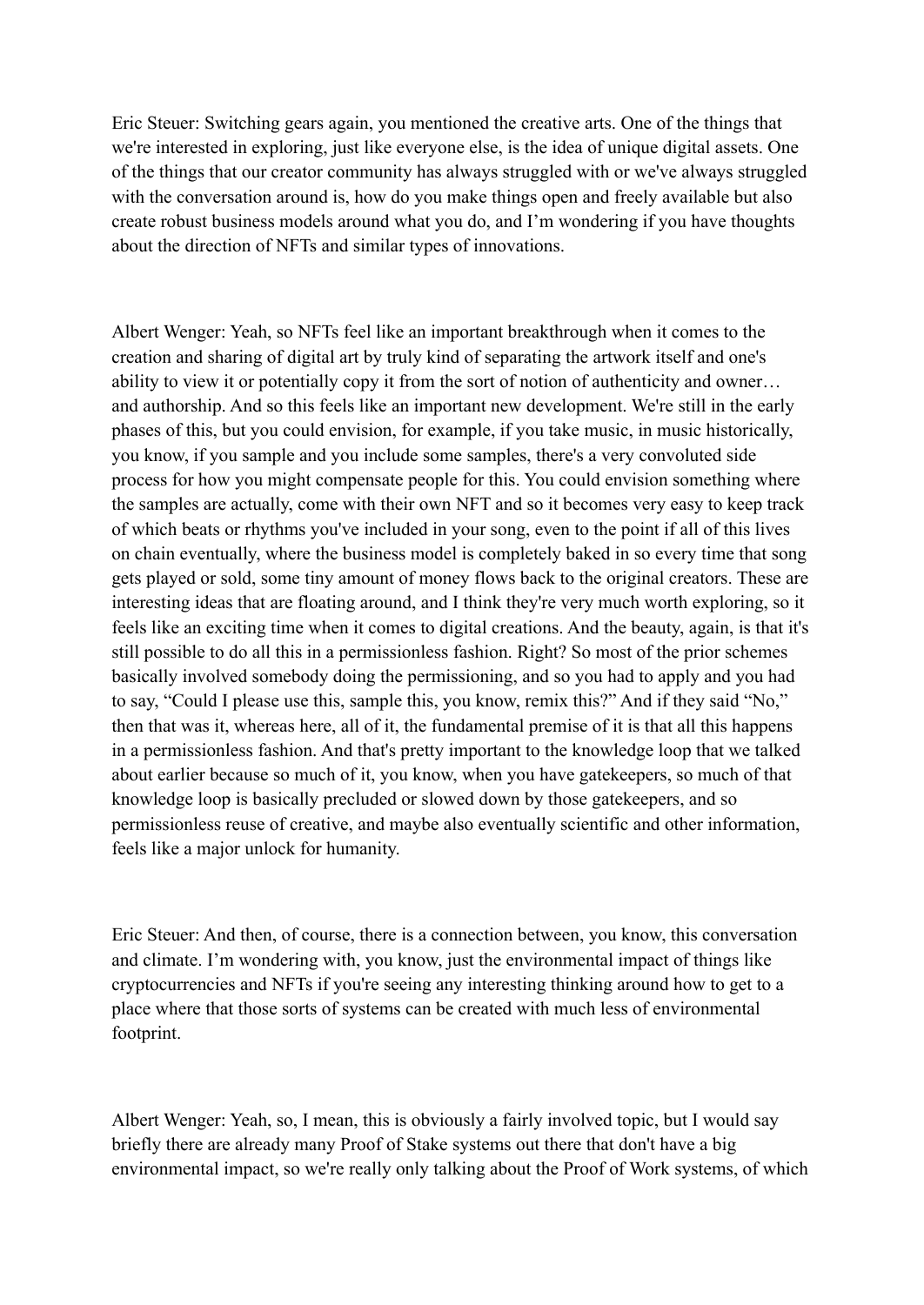there are really only two that matter, Ethereum and Bitcoin. Ethereum is in a process of transitioning to Proof of Stake, so that leaves Bitcoin, and within Bitcoin, there are some fairly interesting ideas for how to make Proof of Work be something that could actually be used to bootstrap clean energy assets. So I think sometimes people go, "Oh, it burns a bunch of electricity so it has to be bad instantly," but just to give one example of how this could theoretically work is, when you're starting a community solar project, today you have a chicken-and-egg problem. You have to first convince people that they should sign up and buy the electricity from you, then you use those commitments to go finance the solar array. With Bitcoin mining, it becomes possible, potentially, to build a solar array, initially use the power to mine Bitcoin, and then start selling it, and now your selling proposition is a lot stronger, which is, "I actually have the solar arrays right here. You can look at it. Just sign up." So I believe the dialogue around this has been lacking in the, again, sort of willingness to engage with another position honestly and not to overstate, overclaim one's own position. You know, it ties very much to this question that we had earlier around this discussion of authority. I'm not saying, "Oh, there's no problem with Bitcoin," but I'm also not saying, "Oh, my God, Bitcoin is evil because of Proof of Work." I just think that the challenges are more interesting, actually, and funnily enough, in my mind, always is, if you are willing to engage deeper, it becomes more interesting rather than less interesting.

Eric Steuer: Thank you. And then my last question is, what would you tell the average person who's interested in fighting against the climate crisis but feels like it's, they don't know where to start?

Albert Wenger: Well, a good starting point is just to inform yourself better and then to form a group with friends. I believe one way to go from, you know, just being overwhelmed to figuring out a course of action is to, you know, invite a group of friends. You may go read a book, you may watch a presentation, you may watch a movie, and you may say, "Okay, here are some actions we're going to take," and they could range from the very small, very local, you know, changing your light bulb if you're still burning incandescent light bulbs, you know, all the way to, you know, participating in activism or changing your job. So feels like there's a wide range of ways to engage. On my blog, which is at continuations.com, I actually have a recent post that talks about the various levels and spheres of actions that [unclear 28:02].

Eric Steuer: Okay. Well, thank you so much for your time. Appreciate all your insight and thinking on a wide array of subjects.

[Music: "Day Bird" by Broke for Free]